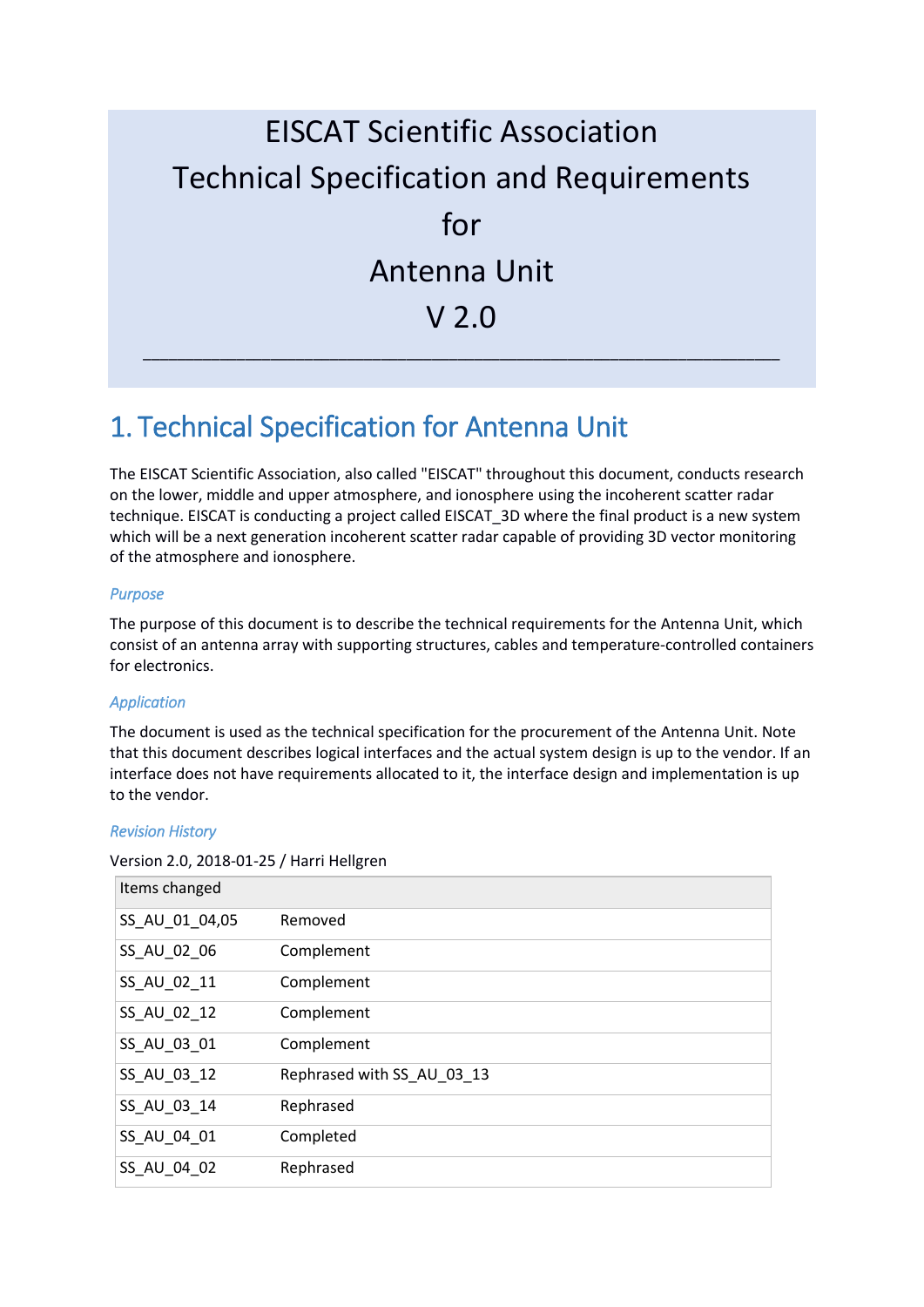| Items changed |                 |
|---------------|-----------------|
| SS_AU_04_03   | Rephrased       |
| SS_AU_04_04   | Completed       |
| SS_AU_04_05   | Rephrased       |
| SS_AU_04_06   | Rephrased       |
| SS_AU_04_07   | Rephrased       |
| SS_AU_04_09   | New requirement |
| SS_AU_04_10   | New requirement |
| SS_AU_05_01   | Rephrased       |
| SS_AU_05_02   | Rephrased       |
| SS_AU_05_03   | Rephrased       |
| SS_AU_05_06   | Rephrased       |
| SS_AU_05_01   | Completed       |
| SS_AU_06_02   | Completed       |

#### 1.1. System Description

This chapter contains a short system description for the EISCAT\_3D system. More information is available in separated documents.

Stage 1 of the EISCAT\_3D implementation shall comprise three sites in northern Norway, Finland, and Sweden. Each site has a core antenna array with 9919 dual-polarization antenna elements organized into 109 subarrays of 91 elements each. The Norway site will also have an additional 10 subarrays, located separate from the core array.

In addition to the antenna elements, the sites will also have support structures, beamformers, receivers, transmitters and other subsystems for control, time-keeping et cetera. Active RF components are placed into Subarray Containers which are placed under the Array Structure. For each site, there shall be 109 Containers with electrical installation and racks pre-installed.

Active electronics including transmitters, receiver and computer systems will be installed after Antenna Unit is in place. [Figure 1](#page-2-0) shows the different subsystems of EISCAT\_3D and also where the subsystems are located physically.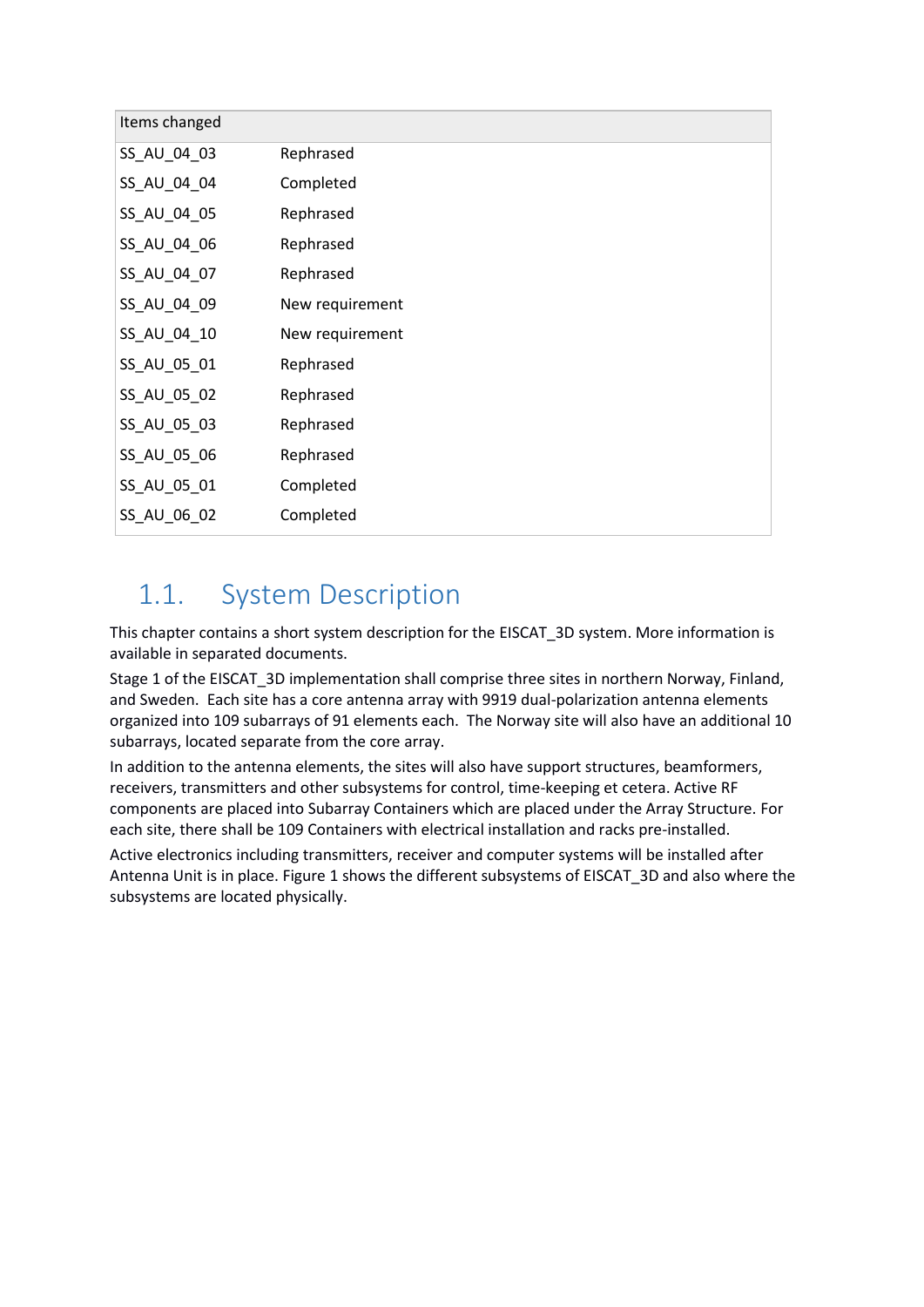

<span id="page-2-0"></span>*Figure 1. Parts of the EISCAT\_3D system.*

#### 1.1.1. Ground preparations

EISCAT will prepare the Site so that flat gravel bed with sufficient drainage system installed. Also pipes for electricity and network cables will be prepared in advance. EISCAT will ensure that the access road is made for heavy transport and at the antenna site has space for easy unloading of the antenna system.

#### 1.1.2. Antenna Array

The Array is an approximately 80-meter-diameter roughly circular shaped structure with 9 919 Antenna Elements mounted. Array shall be elevated a sufficient distance above the ground level to allow room for the Subarray Containers and for personnel access to those containers using an Array Structure. The Antenna Element is an inverted V cross dipole or similar. Antenna Array has also RF cables connecting antenna dipoles to the active electronics.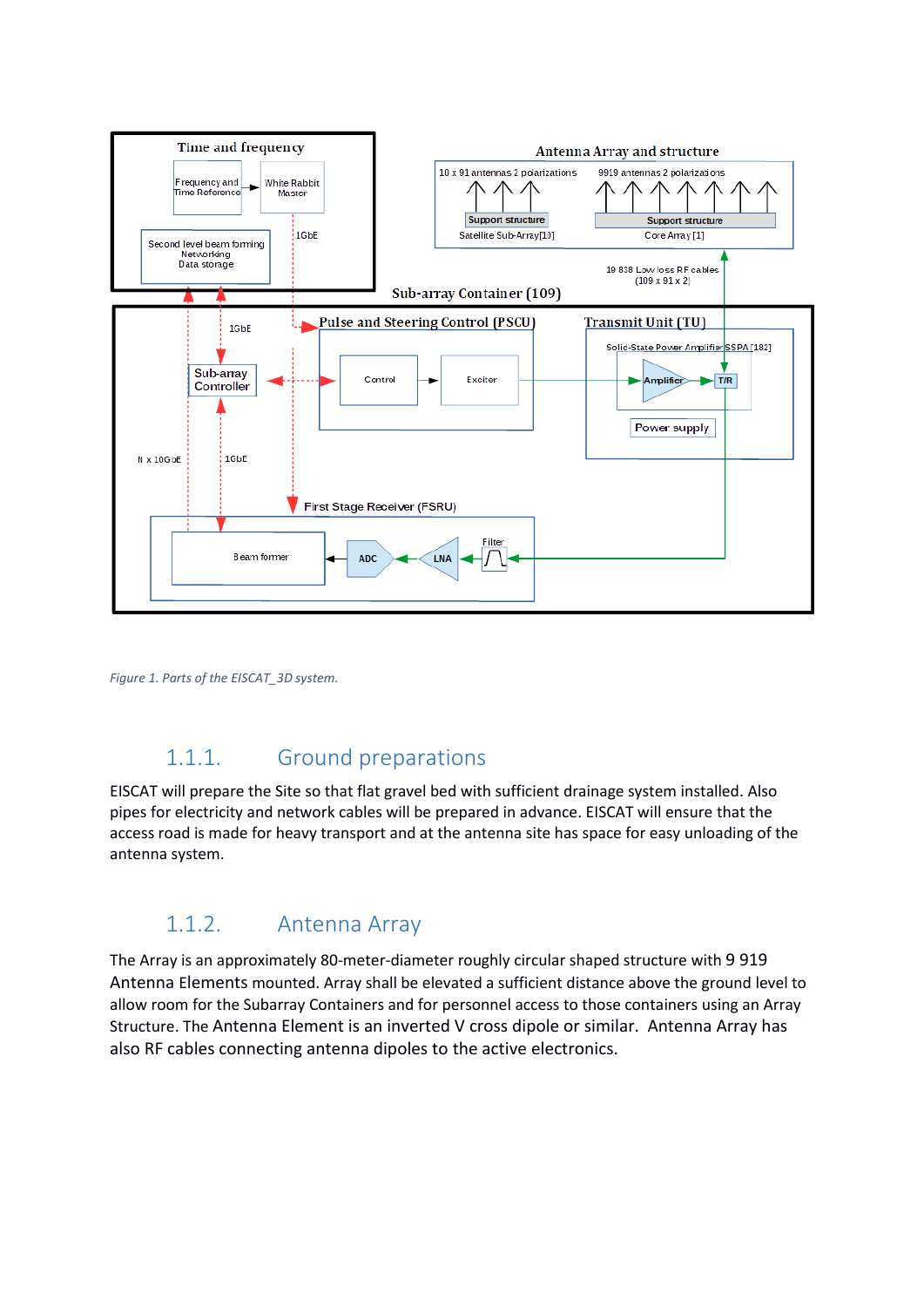

*Figure 2. Antenna elements in the Sub-array.*

The above pictures show a prototype of the antenna (the units are in mm). Note that the pictures are provided as information and not as requirements.

#### 1.1.3. Subarray Container

Under the antenna array there are Sub-Array Containers for active electronics. Containers house:

- Time and Frequency Unit
- First Stage Receiver Unit
- Pulse and Steering Control Units
- Transmit Units
- Sub-Array Controller
- The Subarray Containers shall also include electrical installations (circuit breakers, wiring, etc.) and both heating and ventilation equipment sufficient to maintain a stable environment for the electronics.

For the transmitting site (Norway Skibotn) the container will have 182 amplifiers distributed in 26 subracks. The subracks will be install in 19" racks or a similar shelf system, this will give 6,5 racks for the amplifiers, power supply and control electronics.

For receiving only sites (Finland, Karesuvanto and Sweden Kiruna) we estimate that the electronics need space for 1 rack.

182 Cables from 91 Antenna elements are lead to the Subarray Container. Three phase electrical connections and fiber-optic cables are lead through the floor into the container. EISCAT will prepare cable ducts to each container under the gravel before Passive Element installation.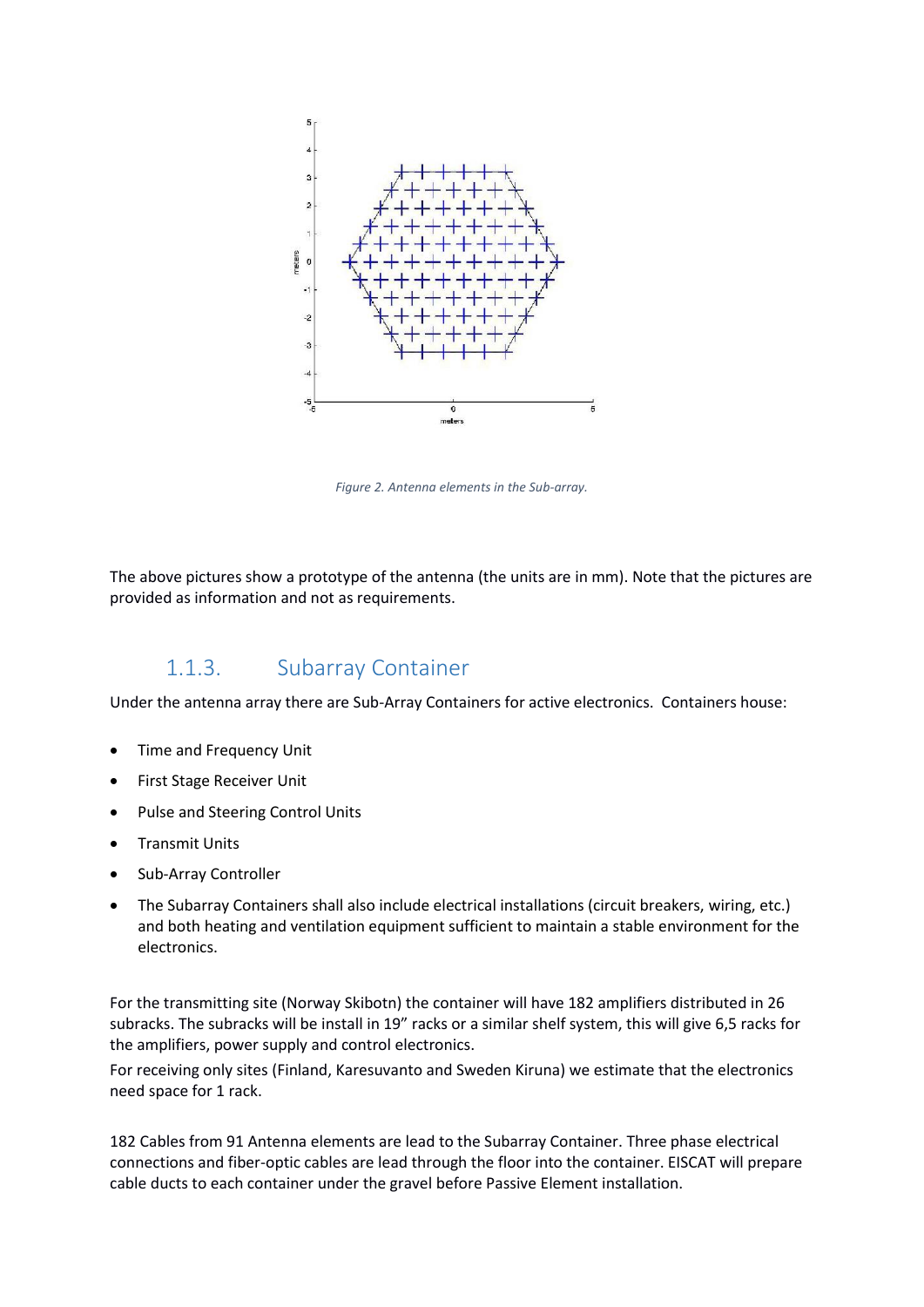## 2. Requirements

The following chapter and subchapters contain requirements on the Antennal Unit and its subsystems. Each chapter contains general requirements and interface requirements.

#### 2.1. Simulations and 3D models

This section has requirements for work to be done during the design phase.

| Requirement |                                                                                                              |
|-------------|--------------------------------------------------------------------------------------------------------------|
| SS AU 01 01 | RF field simulations of the Antenna Element including at least 3D<br>directivity pattern and return loss.    |
| SS AU 01 02 | Simulation of sufficient amount of Antenna Elements in the array<br>showing directivity and mutual coupling. |
| SS AU 01 03 | 3D model of antenna structures and containers.                                                               |
| SS AU 01 04 | Estimations of signal losses from antenna to the end of the cable<br>including connectors.                   |

### 2.2. Antenna Element

This section has requirements for the Antenna Element.

| Requirement |                                                                                                                                                 |
|-------------|-------------------------------------------------------------------------------------------------------------------------------------------------|
| SS AU 02 01 | The Antenna Element shall allow independent orthogonal<br>polarization.                                                                         |
| SS AU 02 02 | The Antenna Element shall meet the IEC norms for outdoor antennas.                                                                              |
| SS AU 02 03 | The Antenna Element shall have an expected lifetime of more than 15<br>years.                                                                   |
| SS AU 02 04 | The Antenna Element shall be designed to operate in the 218-248<br>MHz frequency band for receiving (3 dB points), in the array<br>environment. |
| SS AU 02 05 | The Antenna Element shall be designed to operate in the 230-236<br>MHz frequency band for transmitting, in the array environment.               |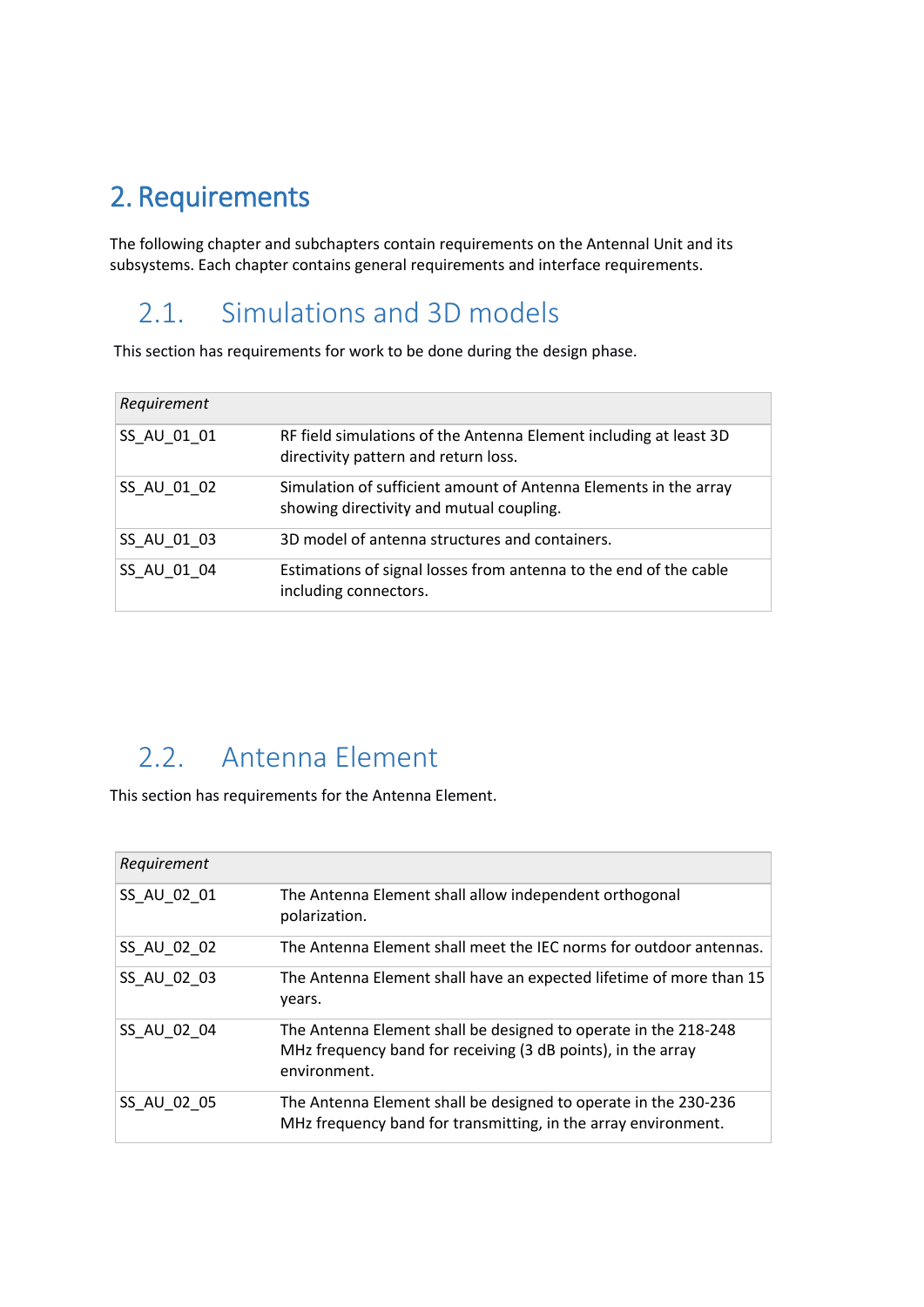| Requirement |                                                                                                                                                                        |
|-------------|------------------------------------------------------------------------------------------------------------------------------------------------------------------------|
| SS_AU_02_06 | The Antenna Element elevation scan pattern shall be optimized to<br>have flat response down to 60 degrees from zenith and reduced<br>response for angles > 60 degrees. |
| SS_AU_02_07 | The azimuth scan pattern of the Antenna Array shall be 360 degrees.                                                                                                    |
| SS_AU_02_08 | The Antenna Element shall be able to deliver max power of 500 Watt<br>per polarization, with 25% duty cycle.                                                           |
| SS_AU_02_09 | The nominal impedance of the Antenna Element shall be 50 ohms (in<br>the array environment).                                                                           |
| SS AU 02 10 | The Antenna Element shall be constructed of material that can handle<br>temperatures that ranges between -40 and 40 degrees Celsius.                                   |
| SS_AU_02_11 | The Antenna Element return loss in the Tx band shall be better than<br>15 dB for all scan directions.                                                                  |
| SS_AU_02_12 | The Antenna Element shall have a return loss better than 10 dB in the<br>Rx band (excluding the Tx band).                                                              |
| SS_AU_02_13 | Top point of the antenna element shall be reflective (not black) to<br>allow easy laser distance measurement.                                                          |

## 2.3. Antenna Array and supporting structures

This section has requirements for the Antenna Array and supporting structures.

| Requirement |                                                                                                                                                                              |
|-------------|------------------------------------------------------------------------------------------------------------------------------------------------------------------------------|
| SS_AU_03_01 | The Antenna Unit shall be designed for operation in an arctic<br>environment (-40 to +35 degrees Celsius) with rain, snow, and ice and<br>should allow snow to pass through. |
| SS_AU_03_02 | The Antenna Unit shall include the cables and connectors connecting<br>it to its interfacing subsystems.                                                                     |
| SS_AU_03_03 | The Antenna Unit shall be fully operational in winds up to 30m/s.                                                                                                            |
| SS_AU_03_04 | The Antenna Unit shall not be subject to permanent deformation by<br>winds up to 50m/s.                                                                                      |
| SS AU 03 05 | The Antenna Unit shall include supports for organized cable routing<br>below the Array Structure.                                                                            |
| SS_AU_03_06 | The Ground Plane shall form an RF ground.                                                                                                                                    |
| SS_AU_03_07 | The Ground Plane shall be constructed using sufficiently thin wires to<br>allow snow to pass through.                                                                        |
| SS_AU_03_08 | The Array Structure shall be sufficiently elevated to allow access to<br>the Antenna Containers (approximately 3 meters high).                                               |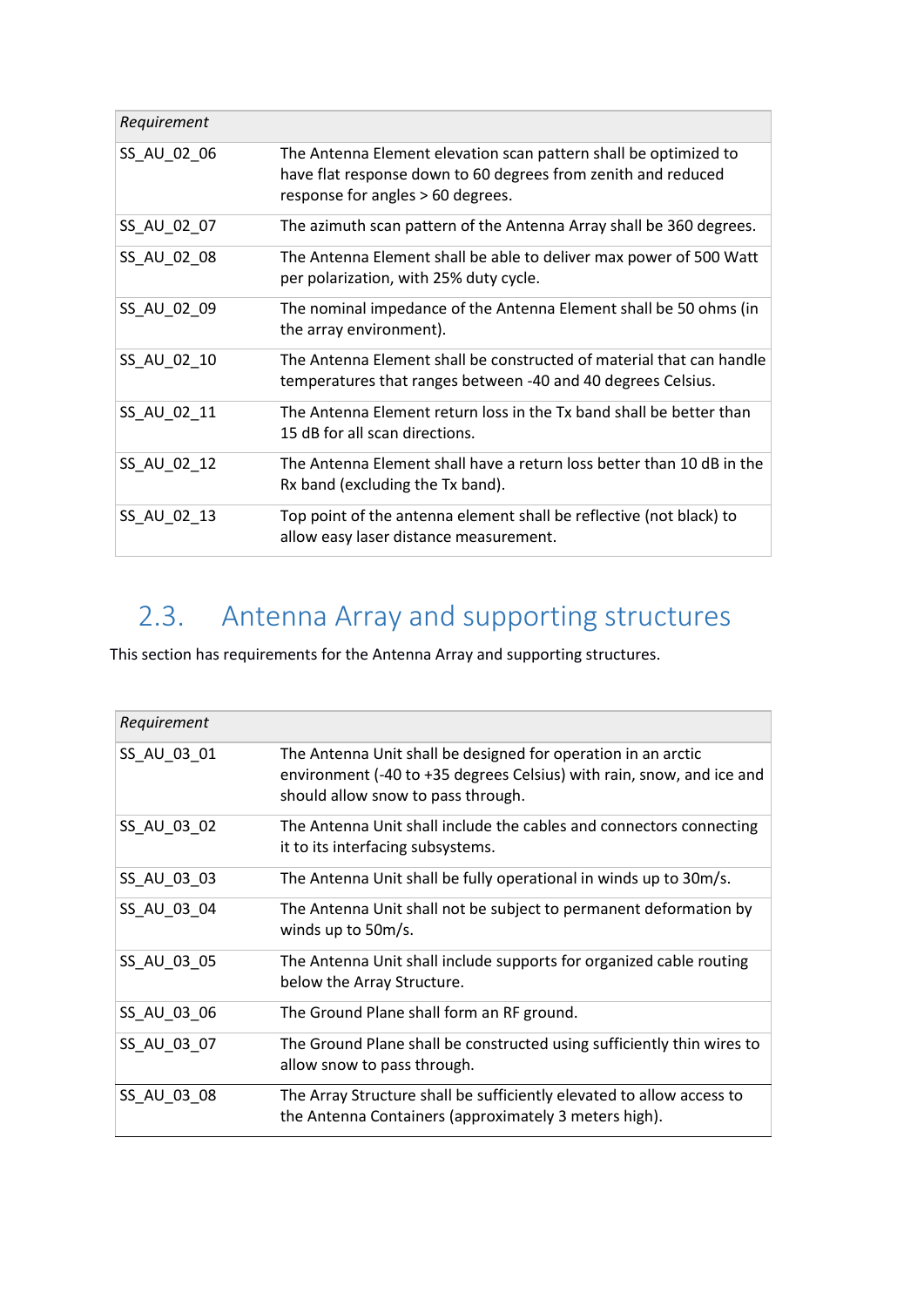| Requirement |                                                                                                                                                                                                                                                                                                          |
|-------------|----------------------------------------------------------------------------------------------------------------------------------------------------------------------------------------------------------------------------------------------------------------------------------------------------------|
| SS_AU_03_09 | The antenna elements shall be evenly distributed in the Antenna<br>Array in a hexagonal arrangement with equal distance between<br>nearest antennas.                                                                                                                                                     |
| SS_AU_03_10 | The Antenna Arrays shall be circular having diameter about 80 m.                                                                                                                                                                                                                                         |
| SS_AU_03_11 | The subarray inter-element antenna distance shall be optimized so<br>that no grating lobes exists within 60 degrees of zenith over the<br>transmitter operating band and also to minimize mutual coupling.                                                                                               |
| SS AU 03 12 | For antenna array design the goal is to have a gain better than 45 dBi<br>in the zenith and greater than 42 dBi on all scan directions down to 60<br>degreen zenith angle. At the same time, we wish to have very little<br>gain near the horizon where terrestrial interference sources are<br>located. |
|             |                                                                                                                                                                                                                                                                                                          |
| SS_AU_03_13 | Allowed tolerance in antenna spacing must correspond to maximum<br>5% reduction in the on-axis gain of the array, without correction.                                                                                                                                                                    |
| SS_AU_03_14 | Active reflection loss shall be better than 10 dB for all scan angles.<br>Active reflection loss is reflection from the antenna and power<br>coupled from other antennas.                                                                                                                                |

## 2.4. Sub-Array Container

This section has requirements for the Subarray Container and items related to it.

| Requirement |                                                                                                                                                                                                                                                                                                                      |
|-------------|----------------------------------------------------------------------------------------------------------------------------------------------------------------------------------------------------------------------------------------------------------------------------------------------------------------------|
| SS AU 04 01 | Containers for transmitters and electronics shall be constructed<br>under the array and shall be designed for operation in an arctic<br>environment (-40 to +35 degrees Celsius) with rain, snow and ice                                                                                                             |
| SS AU 04 02 | Containers shall include seven (7) 19 inch equipment racks.                                                                                                                                                                                                                                                          |
| SS AU 04 03 | Internal height shall be high enough to have place for 2 meter tall<br>racks.                                                                                                                                                                                                                                        |
| SS AU 04 04 | Containers shall have remotely controlled temperature regulation<br>equipment (insulation, heaters, and forced air cooling) sufficient for<br>the operational temperature range of +15 to +40 degree C and for<br>equipment heat dissipation of 0 to 20 kW. Passive cooling using<br>filtered cold air from outside. |
| SS AU 04 05 | Containers shall have access for RF cables from the antennas and for<br>power and fiber optics from below.                                                                                                                                                                                                           |
| SS AU 04 06 | Number of Containers shall be one per 91 antennas.                                                                                                                                                                                                                                                                   |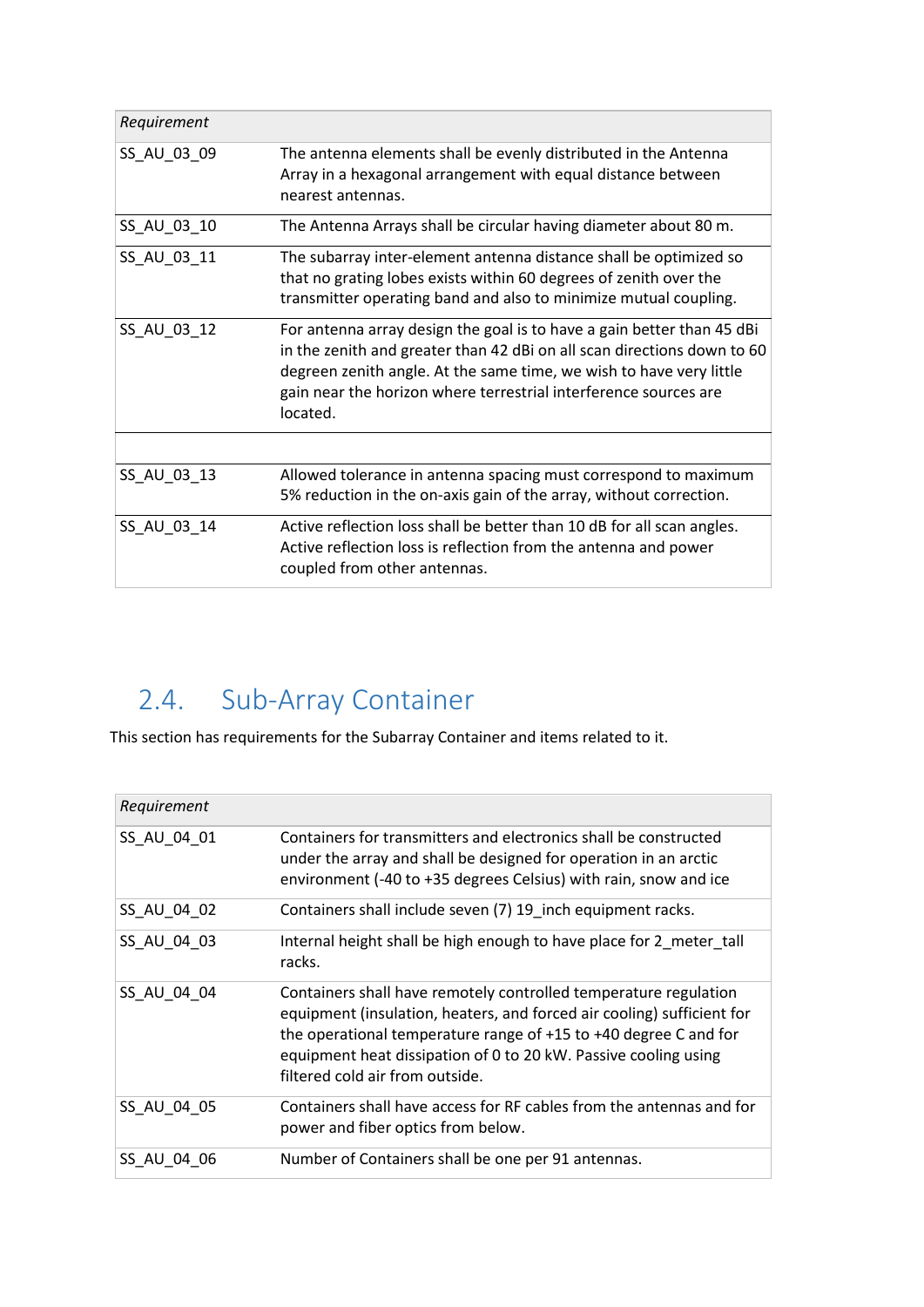| Requirement |                                                                                                                                                                                                                                                                                                                                                                                     |
|-------------|-------------------------------------------------------------------------------------------------------------------------------------------------------------------------------------------------------------------------------------------------------------------------------------------------------------------------------------------------------------------------------------|
| SS AU 04 07 | Containers shall be placed to allow access for maintenance.                                                                                                                                                                                                                                                                                                                         |
| SS AU 04 08 | Containers shall be designed so that racks can be accessed from both<br>side either inside or outside.                                                                                                                                                                                                                                                                              |
| SS AU 04 09 | A good electromagnetic isolation between the radiating antennas and<br>the electronics in the container is required. This can be provided via a<br>combination of shielding of the container together with the effect of<br>the ground plane. Attenuation from inside container to the antenna<br>elements over the receiving band (233 +- 15 MHz) should be more<br>than $100$ dB. |
| SS AU 04 10 | 6 racks for amplifiers shall be designed to accommodate 200 Kg. One<br>rack for instruments shall be designed for 100 Kg.                                                                                                                                                                                                                                                           |

### 2.5. Electrical installations

This section has requirements for electrical installations inside the Subarray Container

| Requirement |                                                                                                                   |
|-------------|-------------------------------------------------------------------------------------------------------------------|
| SS AU 05 01 | Container shall include an electrical power distribution box.                                                     |
| SS_AU_05_02 | The electrical power distribution box shall have 3 phase 400V circuit<br>breakers for incoming current, 3 x 100A. |
| SS_AU_05_03 | The electrical power distribution box shall have 3 phase circuit<br>breakers for 7 racks, 3 x 20A.                |
| SS_AU_05_04 | Container shall have inside lighting installed.                                                                   |
| SS AU 05 05 | Electrical installation shall include also residual_current circuit breaker<br>(RCCB).                            |
| SS_AU_05_06 | Installations shall include single phase 230 V sockets for miscellaneous<br>equipment.                            |
| SS_AU_05_07 | Container shall include backup thermostat controlled heater sufficient<br>to keep air above 5 degrees C.          |
|             |                                                                                                                   |

### 2.6. RF Cables and Connectors

This section has requirements for RF cables and connectors between antenna element and active elements in the container.

| Requirement        |                                                                                                         |
|--------------------|---------------------------------------------------------------------------------------------------------|
| <b>SS AU 06 01</b> | The connectors used shall be of type N or 4.3-10.                                                       |
| <b>SS AU 06 02</b> | The length of the antenna cables shall be minimized and have equal<br>electrical length with in 0.1 ns. |